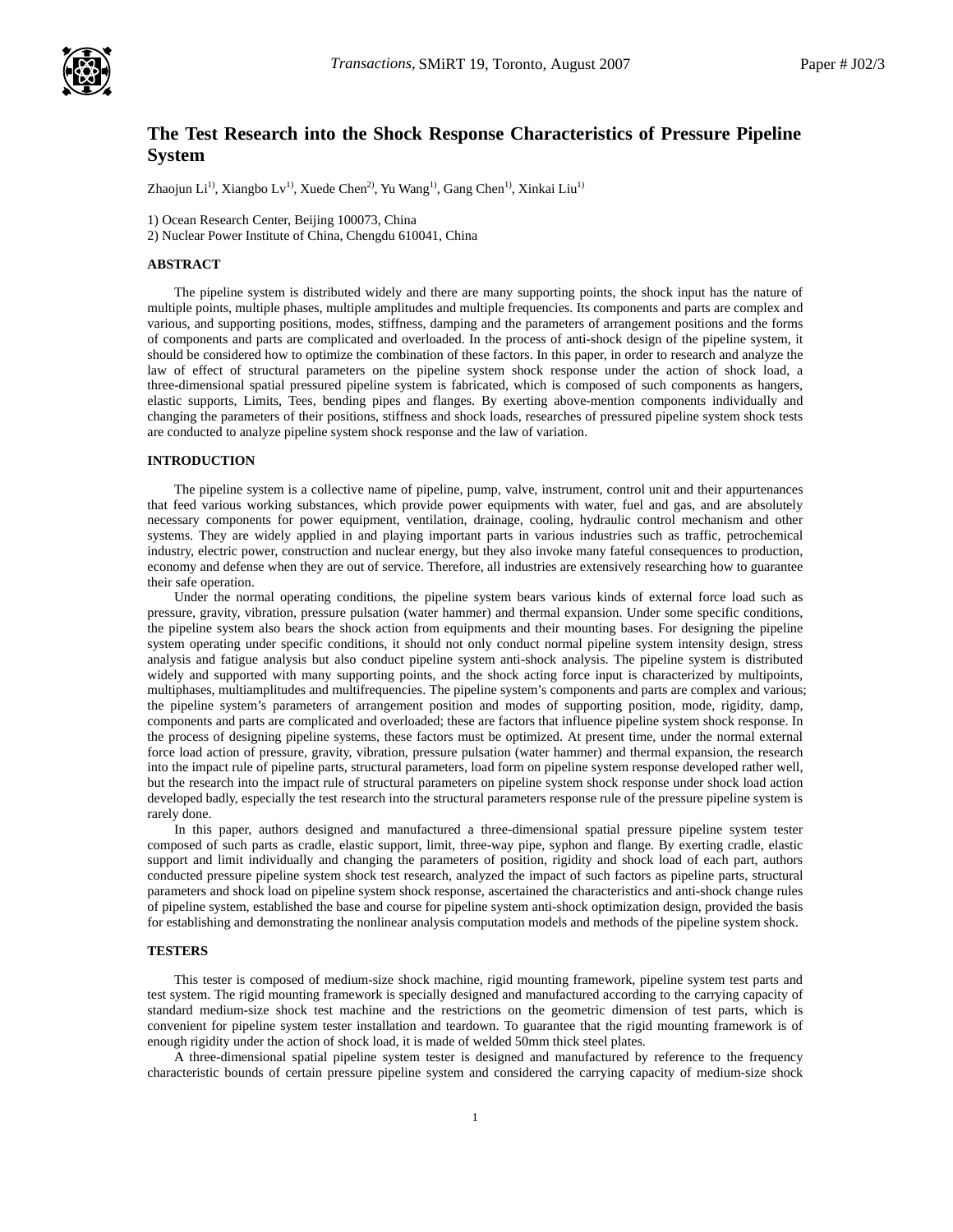

machines. To make the test results have definite actual engineering meaning, the materials used in the pipeline tester are the same as the actual engineering materials, and the frequency, internal pressure stress level of the pipeline tester are in accord with the frequency of the actual pipeline. The pipeline system tester is made of Ф57mm seamless stainless steel tubes. The tester includes six 90º elbows, one parallel three-way pipe, two elastic support modes, one elastic cradle, one gap and one lumped mass used to simulate flange and two hammerhead shims. The test pipeline structure is as shown in Figure 2.1. The pipeline system tester is connected to the rigid framework with bolts, and the rigid framework is then connected to the chopping block of the medium-size shock machine with bolts.

The testing system includes acceleration sensor, charge amplifier, strain guage, strain guage and data acquisition system. During test, there are total five acceleration sensors and six strain guages installed to measure the shock acceleration and shock strain in key points of pipeline system respectively.



**Figure 2.1 Sketch map of pipeline tester model** 

# **TEST CONTENTS**

During the tests, modal test is firstly conducted to the pipeline system tester, and then vertical and transverse shock tests to the pipeline system tester with medium-size shock test machine. In order to review the repetitiveness of test data, two alike pipeline system testers are manufactured and shock tests are conducted under the same load conditions. According to different boundary conditions (support), internal pressure, bob-weight and shock load devices and so on, the entire shock test is divided into 19 groups: each group for more than 5 times of shock tests with different height of drop hammers. Each group of the first 16 groups of shock tests conducts more than 5 times of shock with different height of drop hammers and control the whole pipeline system within the elastic range; the partial pipeline comes into yield during the last 3 groups of tests. The shock test performance can be seen in Table 2.1. The authors measured the test data such as shock input acceleration stroke of the pipeline system tester, shock acceleration response stroke in key points, shock strain stroke and impact stroke in the gap before and after each shock test. Before each shock test, the hydraulic pressure test is conducted to the pipeline system tester, so as to examine the tightness of the pipeline system; after each shock test, the distortion condition and tightness integrity of the pipeline are examined. The next shock test can only be conducted after the connecting bolts are refastened.

As the shock test-bed is controlled by the open loop, the surface of shock test-bed bears the action of such as the guide bar friction in the process of elevation, shock test repetitiveness is not extremely ideal, but there are following trends as a whole: although the pressure inside the pipeline increases, there is a trend that the shock response of the pipeline system will increase as well; the same pipeline anti-shock performance decreases after exerting elastic cradles in the pipeline system; the pipeline shock stress level under 2mm gap rigidity restraint is evidently higher than that under 1mm gap rigidity restraint, and evidently higher than that with no restraints; after more than 100 times of elastic shocks, the pipeline system can still resist the shock load that is much greater than the design load.

| Table 2.1 Shock test performances |                               |                                   |                              |                            |                        |                                            |                           |  |  |  |  |
|-----------------------------------|-------------------------------|-----------------------------------|------------------------------|----------------------------|------------------------|--------------------------------------------|---------------------------|--|--|--|--|
| Group                             | Internal<br>pressure<br>(MPa) | Elastic cradle<br>$(K, 10^5 N/m)$ | Gap<br>$(\delta, \text{mm})$ | Elastic<br>support<br>type | Hamme<br>rhead<br>shim | Weight of<br>simulation mass<br>block (kg) | <b>Shock</b><br>direction |  |  |  |  |
|                                   |                               |                                   |                              |                            |                        | 10                                         | vertical                  |  |  |  |  |
| $\mathcal{D}_{\mathcal{L}}$       | 10                            |                                   |                              |                            |                        | 10                                         | vertical                  |  |  |  |  |
| 3                                 |                               | 1.0                               |                              |                            |                        | 10                                         | vertical                  |  |  |  |  |
| 4                                 |                               | 2.0                               |                              |                            |                        | 10                                         | vertical                  |  |  |  |  |
| 5                                 |                               | 1.0                               | 1.0                          |                            |                        | 10                                         | vertical                  |  |  |  |  |
| 6                                 |                               | 1.0                               | 2.0                          |                            |                        | 10                                         | vertical                  |  |  |  |  |
|                                   |                               | 1.0                               | 2.0                          |                            |                        | 10                                         | vertical                  |  |  |  |  |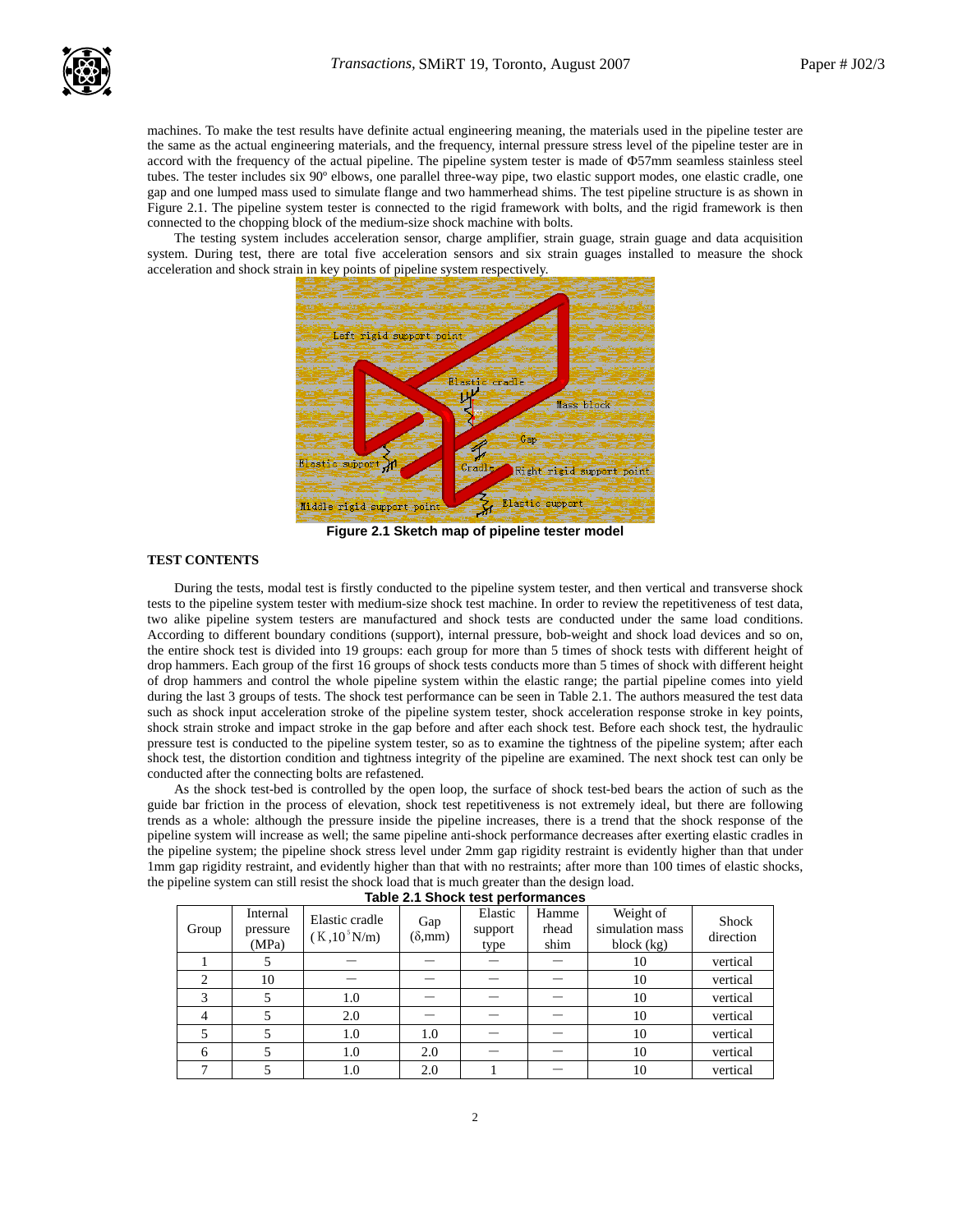

| 8  | 5  | 1.0 | 2.0 | 2              |            | 10 | vertical   |
|----|----|-----|-----|----------------|------------|----|------------|
| 9  | 5  | 1.0 | 2.0 | 2              | $\delta_1$ | 10 | vertical   |
| 10 | 5  | 1.0 | 2.0 | $\overline{c}$ | $\delta_2$ | 10 | vertical   |
| 11 | 5  |     |     |                |            | 10 | vertical   |
| 12 | 5  |     |     |                |            | 20 | vertical   |
| 13 | 5  |     | 1.0 |                |            | 10 | vertical   |
| 14 | 5  |     | 2.0 |                |            | 10 | vertical   |
| 15 | 5  |     |     |                |            | 10 | transverse |
| 16 | 5  |     |     |                |            | 20 | transverse |
| 17 | 13 |     |     |                |            | 10 | vertical   |
| 18 | 13 |     |     |                |            | 20 | vertical   |
| 19 | 10 |     |     |                |            | 80 | vertical   |

Due to limited space, only the test results under 4 heights of drop hammer of 5 groups of mounting conditions are given in this paper. The maximum strain of the fixed pipeline segment shock under mounting condition 1 can be seen in Figure 3.1; the maximum strain under mounting condition 2 in v 3.2; the maximum strain under mounting condition 3 in Figure 3.3; the maximum strain under mounting condition 4 in Figure 3.4; after the test model is shocked by the first 17 groups of tests, the maximum strain mounting condition 18 see Figure 3.5; after the shock test of the first 18 groups in Table 2.1, the maximum strain under mounting condition 19 mostly exceeds 10000  $\mu \varepsilon$  (exceeds quantity in strain guage), but there appears no much evident plastic distortion in the whole test model pressure boundary integrity and structure.



Figure 3.1 Maximum strain under shock on the fixed pipeline segment ( $^{\mu\varepsilon}$ )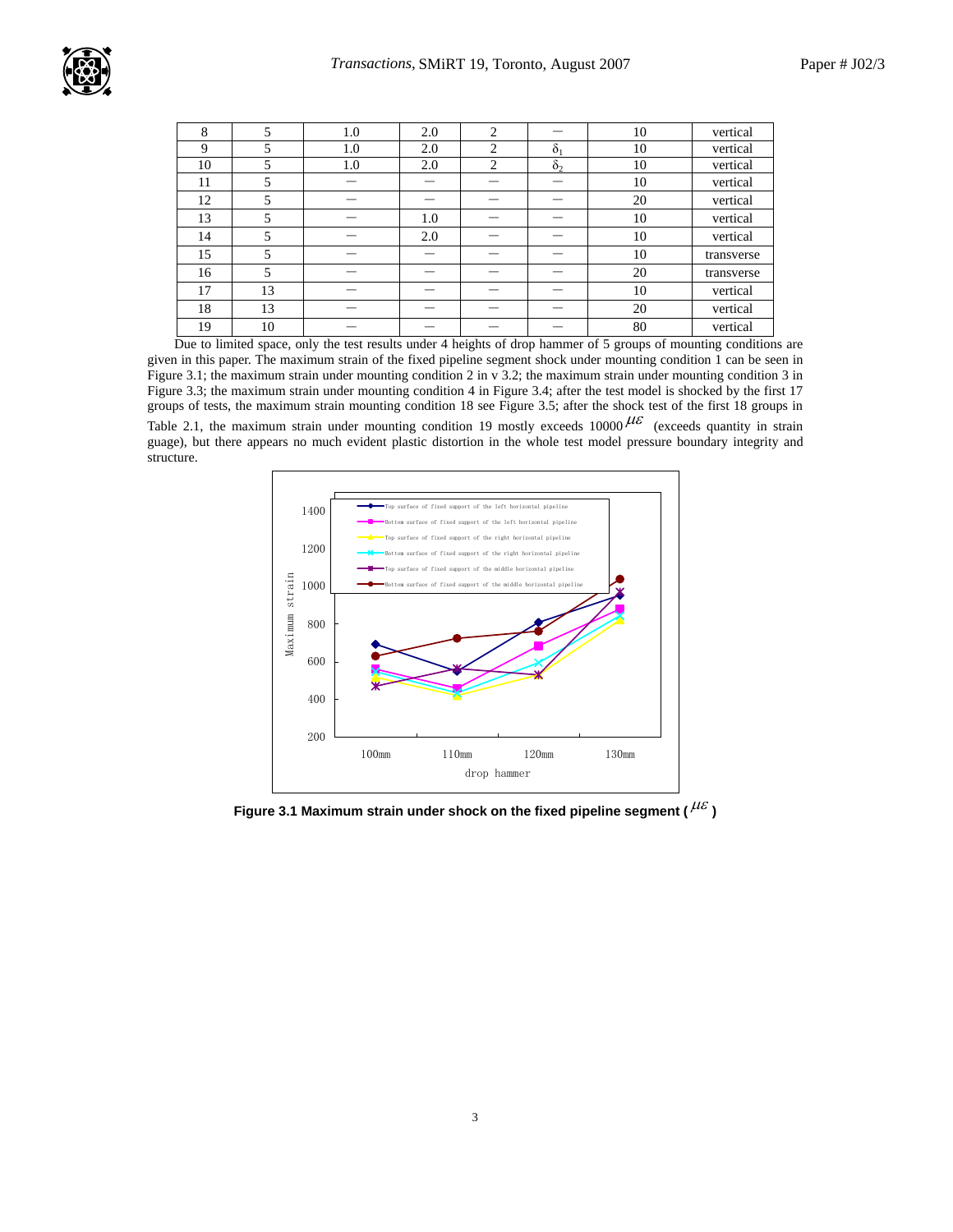



**Figure 3.2 Maximum strain under shock on the fixed pipeline segment (** $^{\mu\varepsilon}$ **)** 



**Figure 3.3 Maximum strain under shock on the fixed pipeline segment (** $^{\mu\varepsilon}$ **)**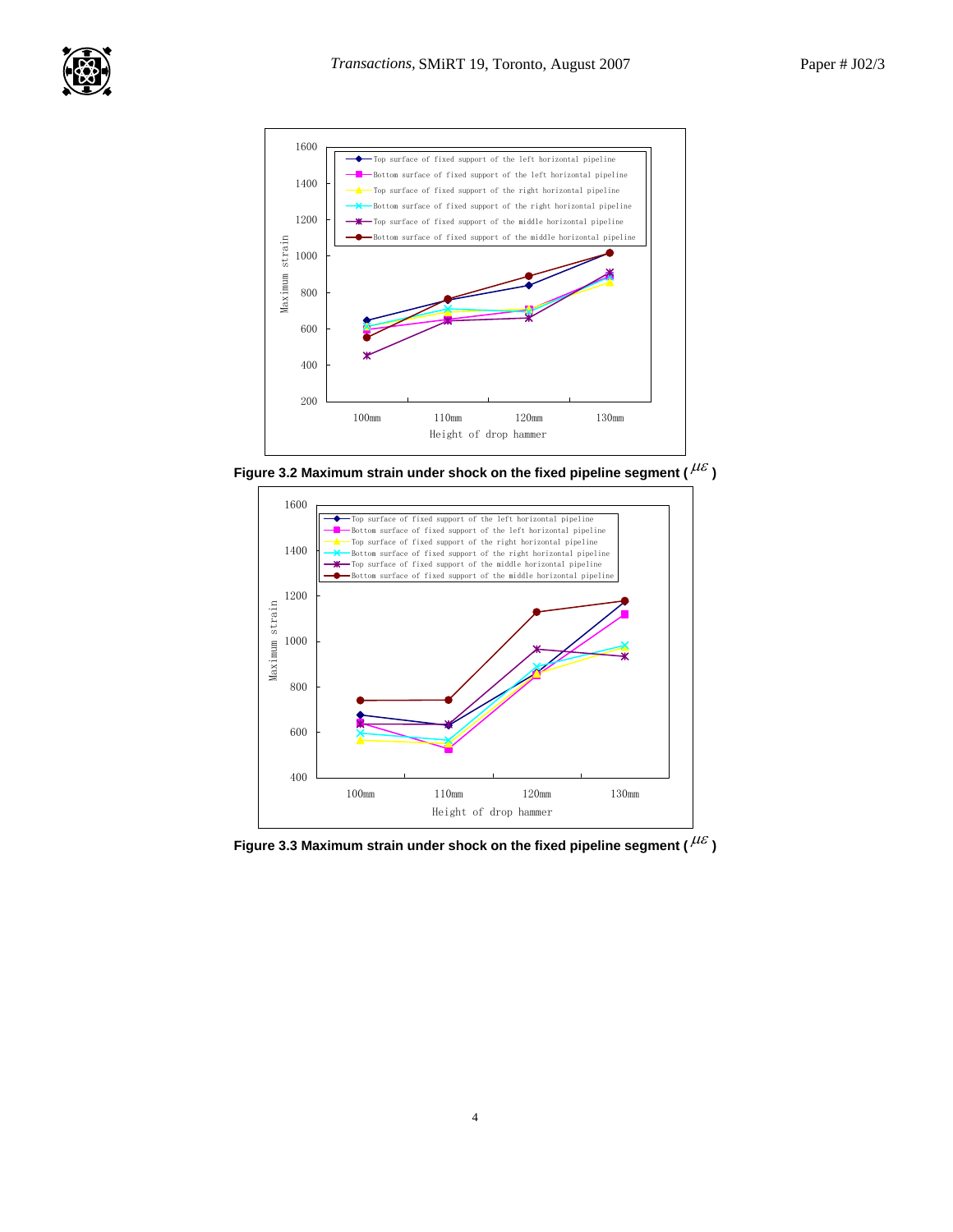

Figure 3.4 Maximum strain under shock on the fixed pipeline segment ( $^{\mu\varepsilon}$ )



Figure 3.5 Maximum strain under shock on the fixed pipeline segment ( $^{\mu\varepsilon}$ )

#### **CONCLUSIONS**

By a great amount of test measurement and test data analysis, it can be concluded as following:

a. The shock response of the pipeline system is directly related to the shock load and internal pressure, and the change law of shock response presents monotony.

b. Making the best use of elastic components such as elastic support and elastic cradle is conducive to ameliorate the shock response of pipeline system, but the shock response of the pipeline system and rigidity variation of components is of no monotony. Therefore, the elastic components of the pipeline system should be reasonably selected and optimally arranged.

c. The shock response in the lumped mass of the pipeline system is evidently more violent than in the free tubules, so it needs to pay much more attention.

d. It is found during testing the test pipeline system that the shock response increases under the same shock after increasing the internal pressure. By analysis, it is considered that may be caused by the coupling action of the fluid inside the pipeline and the fluid fixation of the pipeline system.